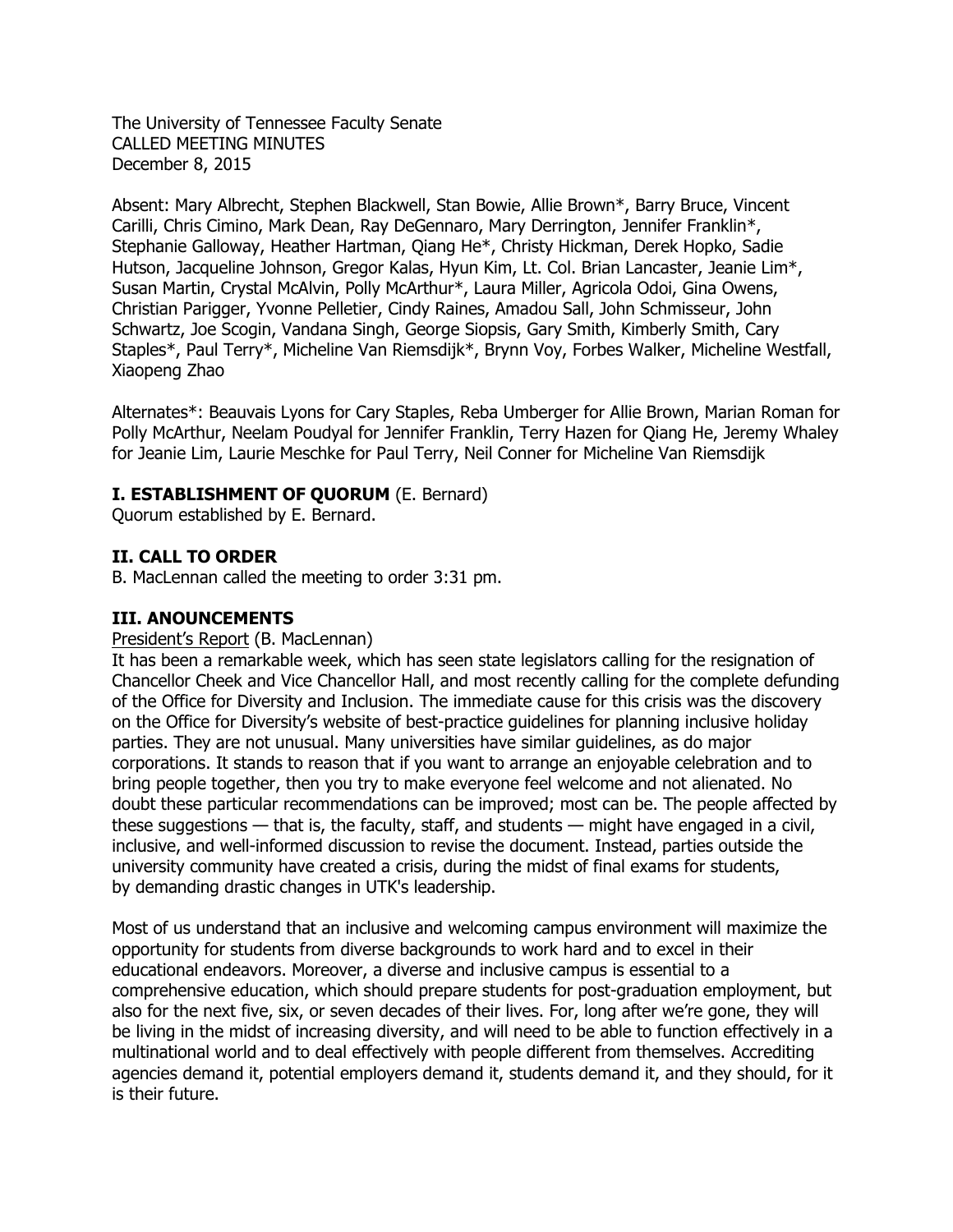## **IV. NEW BUSINESS**

B. MacLennan stated that there are two proposed resolutions before the Senate that were developed by, and the motion comes from, the Executive Council.

A. Proposed Resolution on Diversity and Inclusion (B. MacLennan)

B. MacLennan read the proposed resolution into the minutes.

Proposed Resolution on Diversity and Inclusion

WHEREAS, interacting with people from diverse backgrounds and perspectives augments the curricular experience and affords every student the opportunity to gain the knowledge and skills fundamental to a sound twenty first century education and necessary to be a productive and contributing citizen of this state and nation capable of participating in a global society; AND

WHEREAS, many U.S. university campuses are currently sites of student and community protest that these institutions do not dedicate enough resources for improving diversity and inclusion nor effectively uphold policies for improving diversity and inclusion; AND

WHEREAS, it is the duty of The University of Tennessee as a state entity to recognize no single religious observance over any other, consistent with the First Amendment of the U.S. Constitution; AND

WHEREAS, consistent with our commitment to freedom of expression and conscience, all members of The University of Tennessee community, including students, faculty and staff, have the right to express their beliefs; AND

WHEREAS, efforts by The University of Tennessee to foster a diverse and inclusive campus environment are in compliance with our accreditation through the Southern Association of Colleges and Schools, which affirms, "Diversity in higher education is critical to the social and economic future of this country"; AND

WHEREAS The University of Tennessee Board of Trustees' Diversity Statement notes "The Board affirms the educational value of a diverse and fully inclusive campus community, one that is enriched by persons of different backgrounds, points of view, cultures, socioeconomic status, and other diverse characteristics. The Board expects the University to engage in a variety of initiatives to advance diversity in all aspects of University life."

THEREFORE BE IT RESOLVED that the Faculty Senate supports the University's Office for Diversity and Inclusion in its progress and continuous improvement in promoting a diverse and inclusive campus environment; AND

Furthermore, the Faculty Senate encourages President DiPietro to support the ongoing efforts of Chancellor Cheek and Vice Chancellor Hall to promote improved diversity and inclusion, which makes all people feel valued, empowered, and respected by their peers on the UTK campus.

B. MacLennan seconded that the resolution be adopted and opened the floor up for discussion.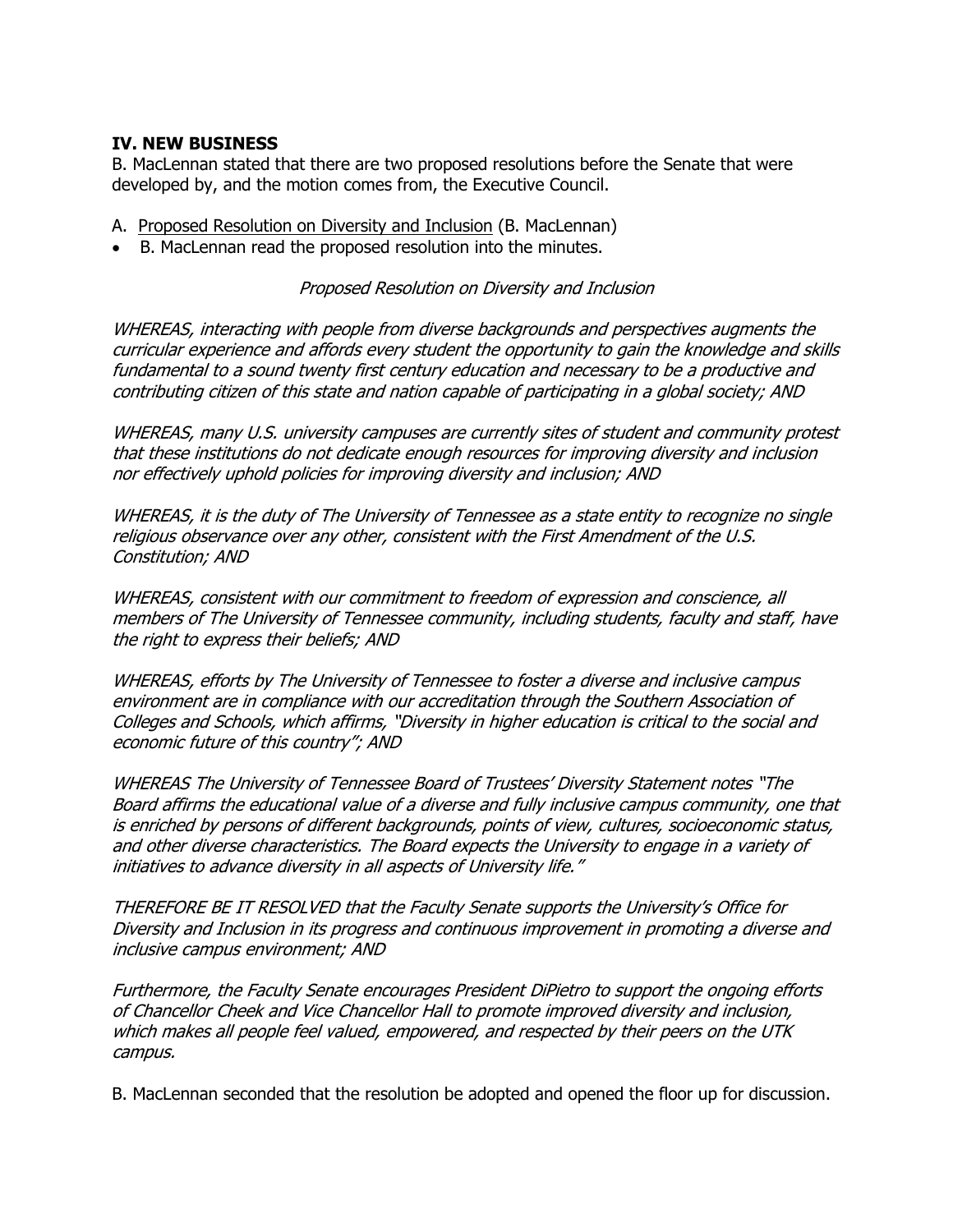V. Mayfield moved to delete the second and third clause to avoid brining in information related to constitution. M. Collins concurred. S. Murphy also supported V. Mayfield because it draws away from a broader since of diversity, makes the document a little less persuasive, and invites debates.

S. Edmundson stated that it is important for the first amendment to stay in the proposal because of the issues brought up from people claiming to be constitutionists. V. Mayfield suggested adding the word *respect*. Further discussion included providing the Senators with background information about the resolution.

M. Fry explained that the proposed resolutions are already existing policies and not new policy resolutions. He expressed it is good for the Faculty Senate to support these things and soon, but he questioned how urgent it is for the Senate to vote today. He noted that the resolutions were only made available to Senate members around 10 a.m. today, which allowed little time for feedback from the faculty at large. He sent an email to his CVM faculty colleagues about the resolutions and in the short time allowed for feedback, he received responses from approximately 10 colleagues. Most of them were unequivocally in support of the resolutions, but three responses (from senior and highly respected CVM faculty) raised significant concerns.

J. Hall stated that things have progressed further than what we have addressed with these resolutions. She explained the university went from acts to appease the legislators and is now moving away from UTK's integrity (e. g. Diversity website). She stated that she admires the Faculty Senate was able to act this quickly; echoes the need to act, and for the Faculty Senate to raise their voice. She then asked for a vote on calling the question and L. Gross seconded. B. MacLennan called the vote. The majority of the Faculty Senators voted to oppose any changes to the proposed resolution. Thus the motion to amend the resolution failed.

- B. MacLennan next called for favor of vote for the proposed resolution. The majority of Faculty Senators voted to adopt the proposed resolution. Thus the motion was passed and the resolution was adopted.
- B. Proposed Resolution Against Undue Influence and Inclusion (B. MacLennan)
- B. MacLennan read the proposed resolution into the minutes.

Proposed Resolution Against Undue Influence on the University of Tennessee

WHEREAS The University of Tennessee is managed through a Board of Trustees appointed by the Governor; AND

WHEREAS all officers of The University serve at the pleasure of the Board of Trustees; AND

WHEREAS The University of Tennessee is accredited through the Southern Association of Colleges and Schools; AND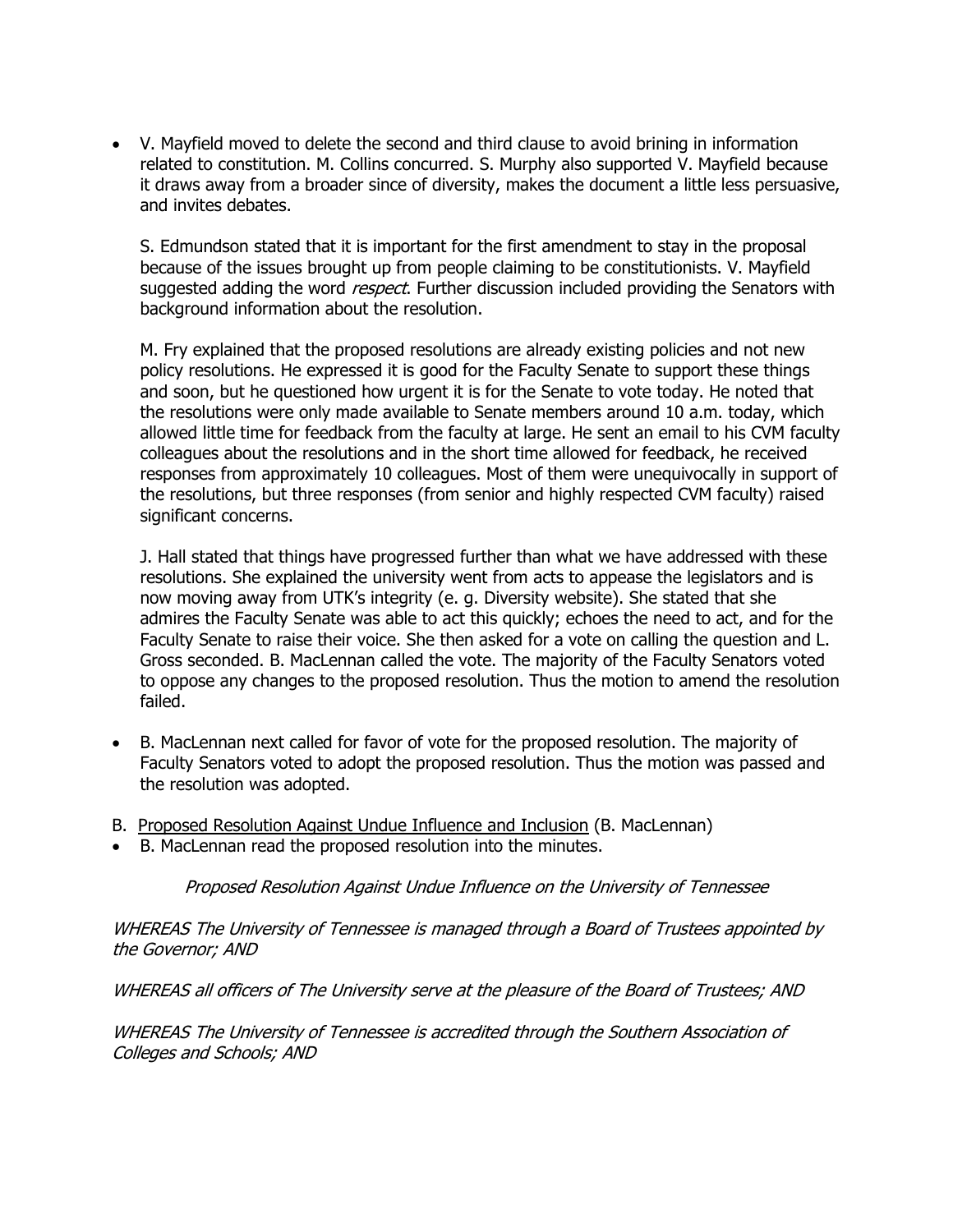WHEREAS the Southern Association of Colleges and Schools Commission on Colleges states in The Principles of Accreditation, "The governing board of the institution is responsible for the selection and the periodic evaluation of the chief executive officer" (Sec. 3.2.1), and "The governing board is free from undue influence from political, religious, or other external bodies and protects the institution from such influence" (Sec. 3.2.4); AND

WHEREAS The University of Tennessee, Knoxville has procedures, approved through the Board of Trustees, for the review and revision of policies and guidelines for the university community; AND WHEREAS there have been recent public statements by members of the Tennessee Congressional delegation and the Tennessee State Legislative delegation urging that certain university administrators be removed from their offices; AND

WHEREAS such statements by legislators are not consistent with Board of Trustee processes to formulate, review, or revise University policies and guidelines, nor do such statements allow for a deliberative, civil, inclusive, and well informed discussion; AND

WHEREAS these public statements by members of the Tennessee State Legislative delegation have included threats to reduce funding for the University;

THEREFORE BE IT RESOLVED that The University of Tennessee, Knoxville, Faculty Senate asserts its support for any actions impacting general university policies, including those on diversity and inclusion, to be evaluated and assessed by the Board of Trustees per procedures already in place; AND

FURTHERMORE, the UTK Faculty Senate encourages Governor Bill Haslam, in his role as Chair of the Board of Trustees for The University of Tennessee, to publicly assert his support for the processes and procedures already in place for managing the University as well as his support for the President of The University of Tennessee in conducting the business of the university free from undue influence from political, religious, or other external bodies.

B. MacLennan seconded that the resolution from the Executive Council be adopted and opened the floor up for discussion.

 L. Gross asked if the proposed resolution is going to be shared with Governor Haslam. V. Mayfield asked for clarification about who is being referenced as the "officers of The University" in the resolution. C. White stated that the officers include presidents, vice presidents, and chancellors of UT Knoxville, UT Chattanooga, and UT Martin.

G. Skolits motioned to amend the last clause to "petitions" instead of "encourage." S. Hunter seconded. The floor was opened for discussion and there was none. B. MacLennan called the vote. The majority of the Faculty Senators voted to pass the motion.

A motion was made to remove the word "all" from the second phrase. L. Gross seconded the motion. The floor was opened for discussion and there was none. B. MacLennan called the vote. The majority of the Faculty Senators voted to pass the motion. Thus, the word "all" was removed from the second phrase.